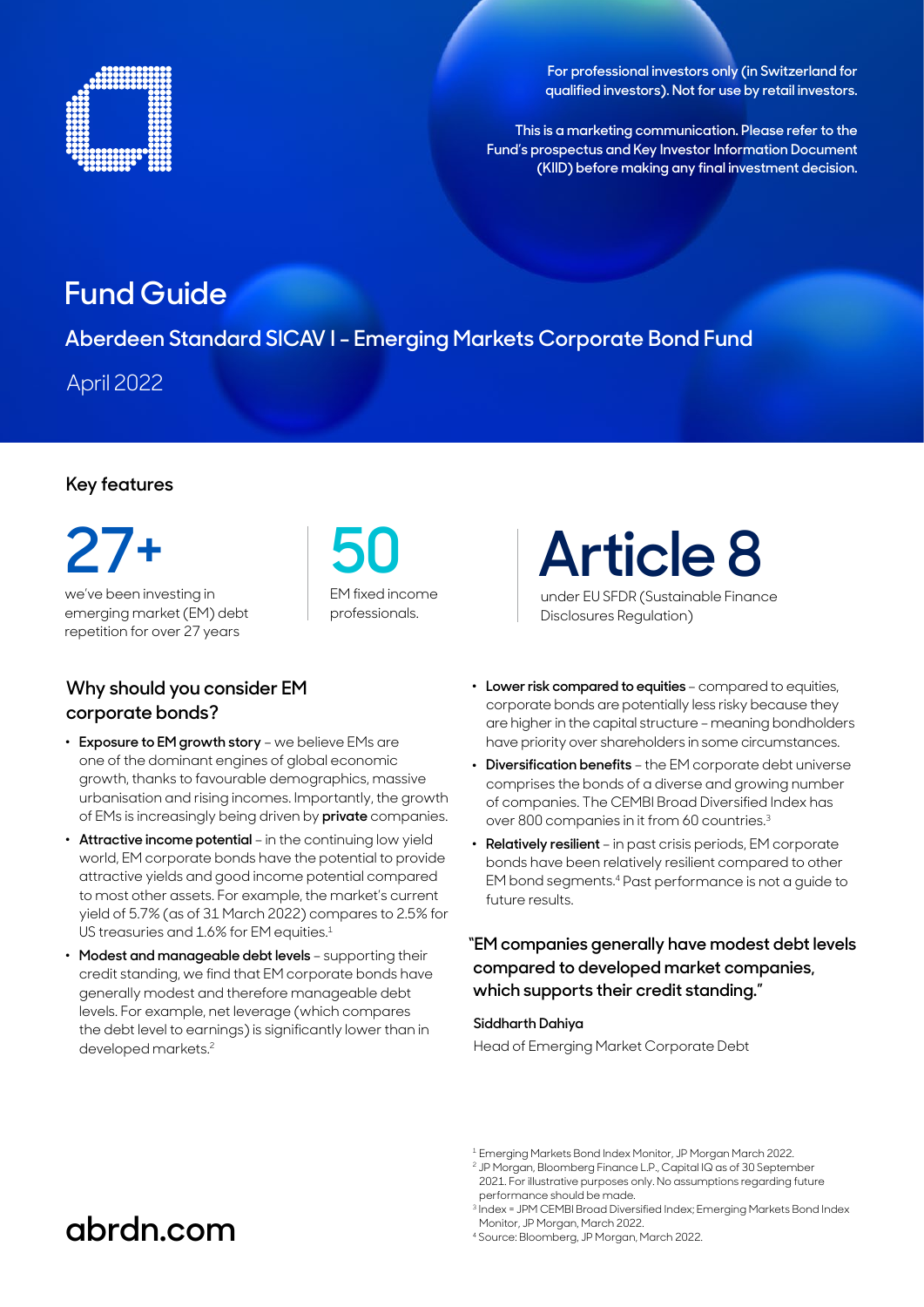# **Aberdeen Standard SICAV I - Emerging Markets Corporate Bond Fund**

### **Why invest in this abrdn strategy?**

- . We have a **long history of investing in emerging markets** 32 years in EM equity, 27 years in EM debt and 20 years in EM corporate bonds.
- . We have **extensive resources**, with over 100 EM investment professionals, including 50 EM fixed income professionals.
- . We **collaborate closely with our EM equity** colleagues, enabling us to get what we believe to be is a deeper and more rounded perspective of EM companies.
- . We believe we have the research capacity to look wider and deeper, including for **opportunities in less widely followed** smaller EM companies.
- . We have a **focus on investing in bonds of higher quality** EM companies, including within the high yield segment – in our view, this can potentially help reduce risk.
- . We have a strong **focus on risk management** we play very close attention to a wide range of risk factors in order to limit downside wherever possible.
- . Importantly, the fund is classified Article 8 under SFDR.

### **How do we build your portfolio?**

We have a robust and repeatable process for deciding which EM corporate bonds to buy. For each company we look at a wide range of aspects (including industry conditions, valuations and ESG factors),which collectively determine four key research outputs. In turn, these outputs (which includes an ESG risk rating), determine the recommended positioning.

### **Wide ranging research and evaluation**

When it comes to how much to invest in individual company bonds (i.e. weightings), this essentially depends on both the strength of conviction and on how this is likely to affect overall portfolio risk and return characteristics.

## **ESG integration – helping us all be better investors**

We believe that ESG factors are financially 'material' and can affect a company's performance – either positively or negatively. Understanding ESG risks and opportunities, alongside other financial metrics, is therefore an essential part of our research process.

The world is evolving rapidly following the Covid-19 crisis and ESG factors will be more important than ever. We believe companies that take a wider view of their responsibilities, including all stakeholders – such as employees, customers and suppliers – are more likely to succeed.

For every company that we cover, we determine our own ESG risk rating score. Financial 'materiality' is at the heart of determining this score, with a key aspect being direct engagement with companies. In 2021, the our EM corporate specialists engaged directly with companies over 700 times.

#### **Negative screens**

As part of our investment process, we exclude companies with poor ESG business practices. This is achieved through a set of exclusions, which identify controversial business activities and ESG laggards i.e. companies rated poorly based on their management of ESG risks within their business. In addition, we use negative criteria to avoid investing in certain industries and activities which might concern our clients. Areas include weapons, tobacco and thermal coal. As a result of this process, we will typically exclude 5-10% of the benchmark holdings.

## **Carbon footprint**

The Fund targets a Carbon Intensity that is lower than the benchmark, as measured by the abrdn Carbon Footprint Tool (which uses Trucost data for Scope 1&2 emissions). This tool enables analysis of company, sector and the overall portfolio's carbon footprint.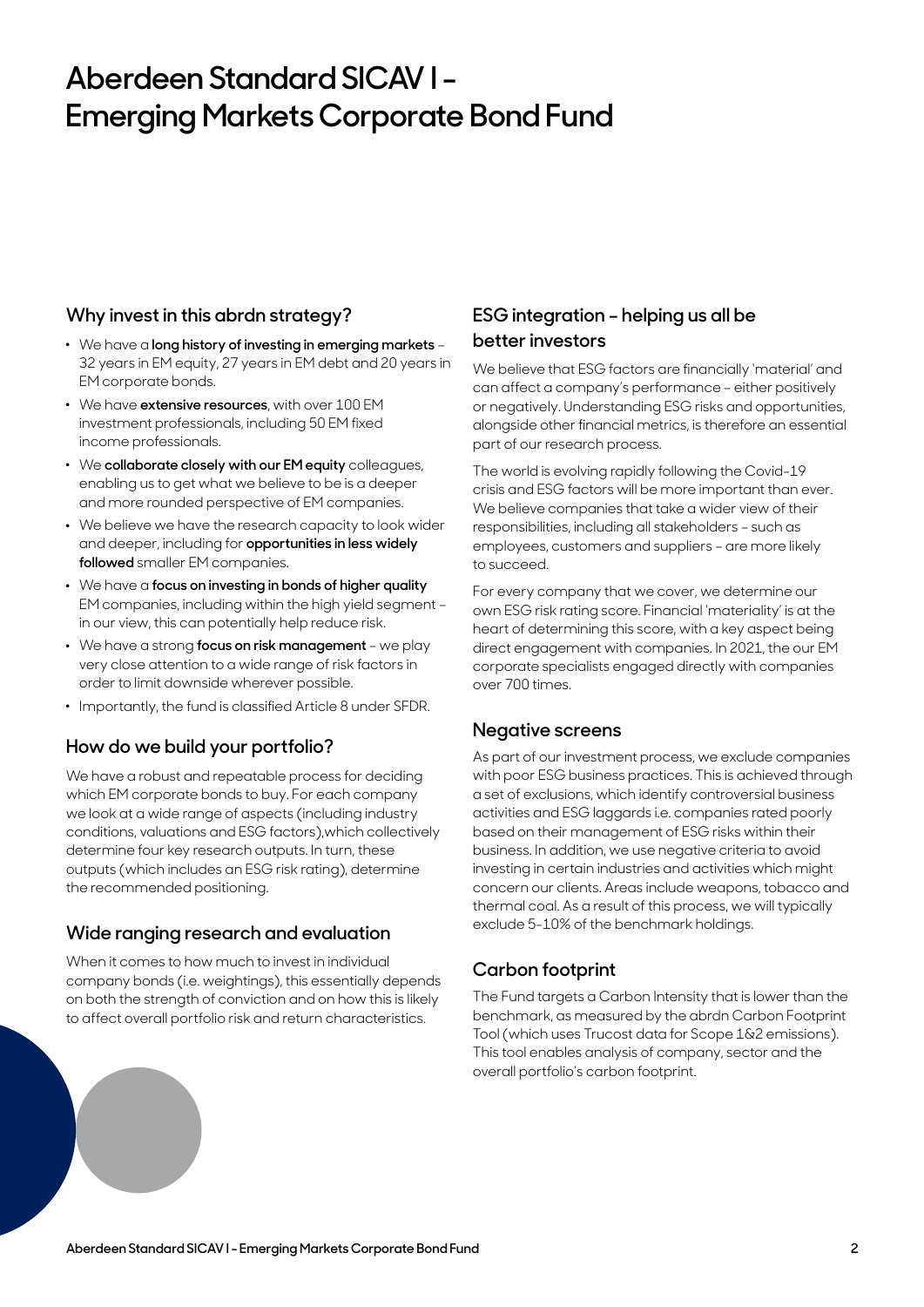# **Aberdeen Standard SICAV I - Emerging Markets Corporate Bond Fund**

#### **Investment Objective**

The Fund aims to achieve a combination of income and growth by investing in bonds (which are like loans that can pay a fixed or variable interest rate) issued by companies, governments or other bodies in Emerging Market countries.

The Fund aims to outperform the JP Morgan CEMBI Broad Diversified Index (USD) benchmark, before charges.

| Fund manager(s)    | Global Emerging Markets<br>Debt Team |
|--------------------|--------------------------------------|
| Launch date        | 30 December 2010                     |
| Fund size          | USD 1.8bn                            |
| Base currency      | USD                                  |
| Number of holdings | 226                                  |

Source: abrdn, 1 March 2022.



#### **Risk factors you should consider before investing:**

- . The Fund invests in securities that are exposed to the risk of that the issuer may default on interest or capital payments.
- . The stock price can go up or down day by day for a number of reasons, including changes in interest rates, inflation expectations or the perceived credit quality in some countries or securities.
- . The Fund invests in shares and / or bonds from emerging markets. Investing in emerging markets involves a larger risk of loss than investment in more developed markets due to including major political, tax, economic, currency, liquidity and regulatory risks.
- . The Fund invests in bonds with high returns that have larger ones risk of default than securities with lower returns.
- . Convertible securities are investments that can be changed to another form by certain triggers. They can thus lead to credit, equity and interest rate risk. Contingent convertible securities (CoCo securities) reminiscent of convertible securities, but has additional triggers which means that they are more prone to losses and unstable price movements and thus becomes less liquid.
- . The use of derivatives entails a risk of reduced liquidity, significant losses and increased volatility under adverse market conditions, for example defaults among market participants. The use of derivatives may lead to the fund is leveraged (when market exposure and thus the potential for losses for the fund exceed the amount it has invested), and below these market conditions, the effect of gearing will be that losses increase.

To help you understand this fund and for a full explanation of risks and the overall risk profile of this fund and the share classes within it, please refer to the Key Investor Information Documents available in the local language, and Prospectus available in English, which are available on our website **[abrdn.com](http://abrdn.com)**. The Prospectus also contains a glossary of key terms used in this document. A summary of investor rights can be found in English on our website **abrdn.com/corporate/legal**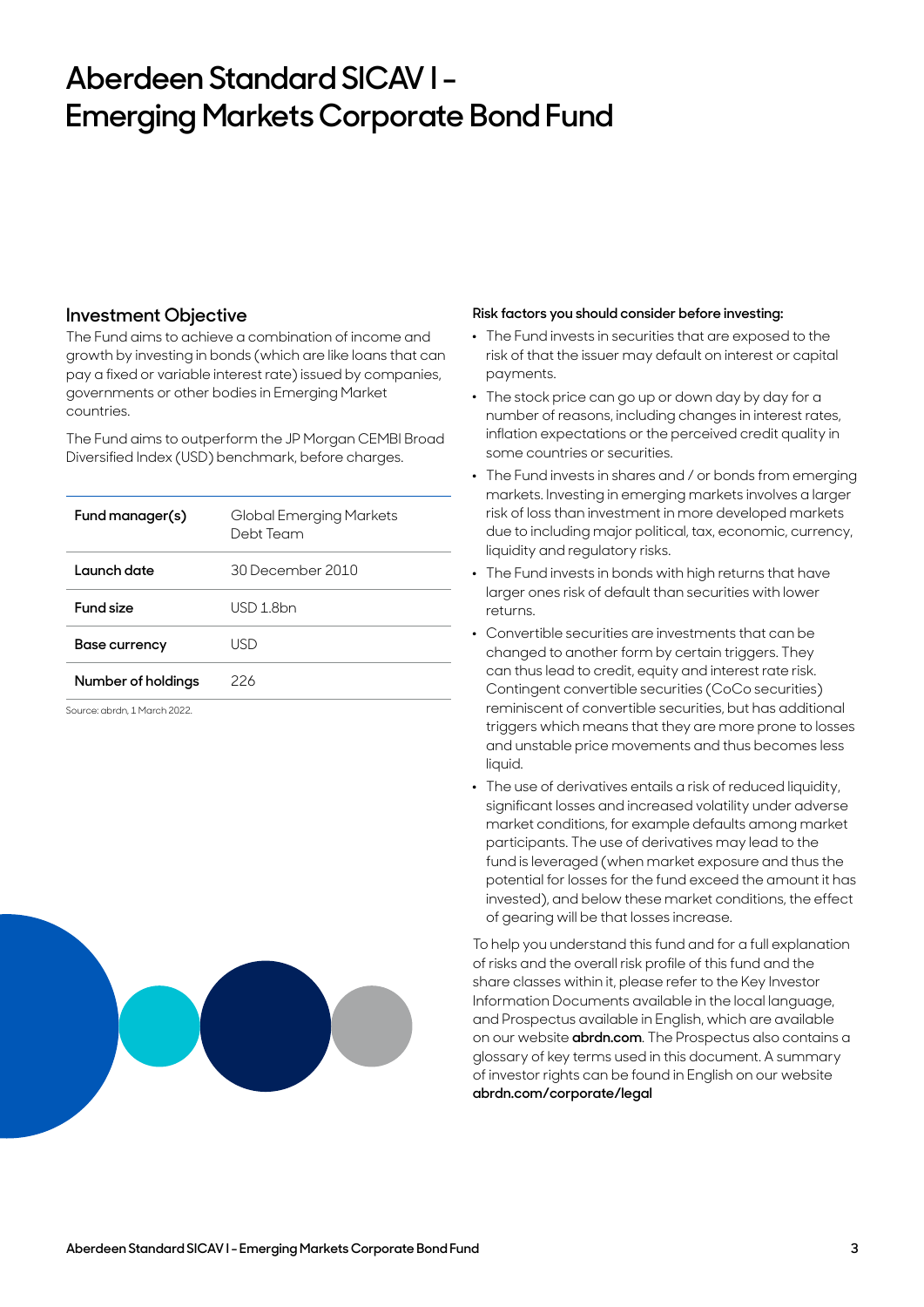

#### **Important Information**

#### **The value of investments and the income from them can go down as well as up and investors may get back less than the amount invested. Past performance is not a guide to future results.**

abrdn is a global business providing a range of services to help clients and customers plan, save and invest. abrdn group uses different registered legal entities to meet different client and customer needs. Some elements of the abrdn client experience may contain previous brand names until all brand name changes have completed.

The Fund is a sub-fund of a Aberdeen Standard SICAV l, a Luxembourg-domiciled UCITS fund, incorporated as a Société Anonyme and organized as a Société d'Investissement á Capital Variable (a "SICAV"). A summary of investor rights can be found in English on our website **[abrdn.com/corporate/legal](http://abrdn.com/corporate/legal)**. Any decision to invest should take into account all objectives of the fund. To help you understand this Fund and for a full explanation of risks and the overall risk profile of this fund and the shareclasses within it, please refer to the Key Investor Information Documents available in the local language, and Prospectus available in English, which are available on our website **[abrdn.com](http://abrdn.com)**. The Prospectus also contains a glossary of key terms used in this document. This Fund concerns the acquisition of units or shares in a fund, and not in a given underlying asset such as a building or shares of a company.

Details of our Sustainable and Responsible Investment Approach are published at **[abrdn.com](http://abrdn.com)** under **Sustainable Investing**.

In Spain, Aberdeen Standard SICAV l has been registered with the Comisión Nacional del Mercado de Valores under the number 107.

**In the United Kingdom**: Deemed authorised and regulated by the Financial Conduct Authority. Details of the Temporary Permissions Regime, which allows EEA-based firms to operate in the UK for a limited period while seeking full authorisation, are available on the Financial Conduct Authority's website. Under Luxembourg law, there is no compensation scheme available to UK investors in funds managed by such firms, which includes this Fund.

The Fund has been authorised for public sale in certain jurisdictions and private placement exemptions may be available in others. It is not intended for distribution or use by any person or entity that is a citizen or resident of or located in any jurisdiction where such distribution, publication or use would be prohibited.

This information is intended to be of general interest only and should not be considered as an offer, investment recommendation or solicitation to deal in the shares of any securities or financial instruments. Subscriptions for shares in the fund may only be made on the basis of the latest prospectus, relevant Key Investor Information Document (KIID) and, in the case of UK investors, the Supplementary Information (SID) for the fund which provides additional information as well as the risks of investing. These may be obtained free of charge from the Fund Management company Aberdeen Standard Investments Luxembourg S.A. 35a, Avenue J.F. Kennedy, L-1855 Luxembourg or the local paying agents detailed below. All documents are also available on abrdn.com. The Fund Management company may terminate arrangements for marketing the fund under the Cross-border Distribution Directive denotification process.

**In Switzerland** these documents along with the funds' articles of association can be obtained from the fund's Representative and Paying Agent, BNP Paribas Securities Services, Paris, succursale de Zurich, Selnaustrasse 16, CH 8002 Zürich, Switzerland (Tel. 058 212 63 77). These documents and the articles of incorporation are available in English/ Italian/German/ French free of charge on **[abrdn.com](http://www.abrdn.com)**.

The views expressed in this document should not be construed as advice on how to construct a portfolio or whether to buy, retain or sell a particular investment.

The information contained in the document is only intended for qualified investors pursuant to Art. 10(3) and (3ter) of the Swiss Federal Law of Collective Investment Schemes ("CISA"). The information is being given only to those persons who have received this document directly from Aberdeen Standard Investments (Switzerland) AG ("ASIS") and must not be acted or relied upon by persons receiving a copy of this document other than directly from ASIS. No part of this document may be copied or duplicated in any form or by any means or redistributed without the written consent of ASIS. The information contained herein including any expressions of opinion or forecast have been obtained from or is based upon sources believed by us to be reliable but is not guaranteed as to the accuracy or completeness.